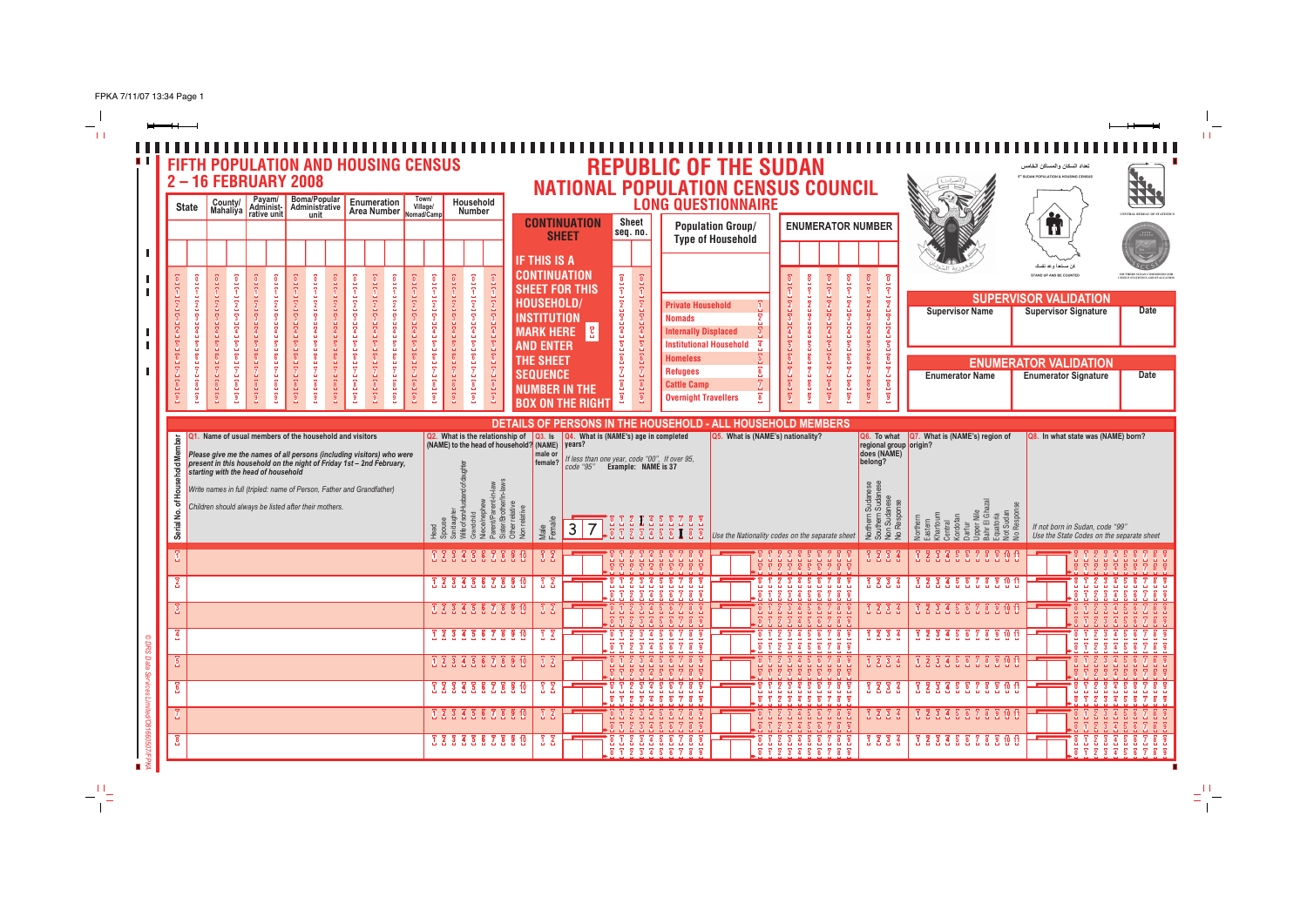

 $\pm 1$  $\overline{\phantom{m}}$ 

**Inches** 

 $\perp$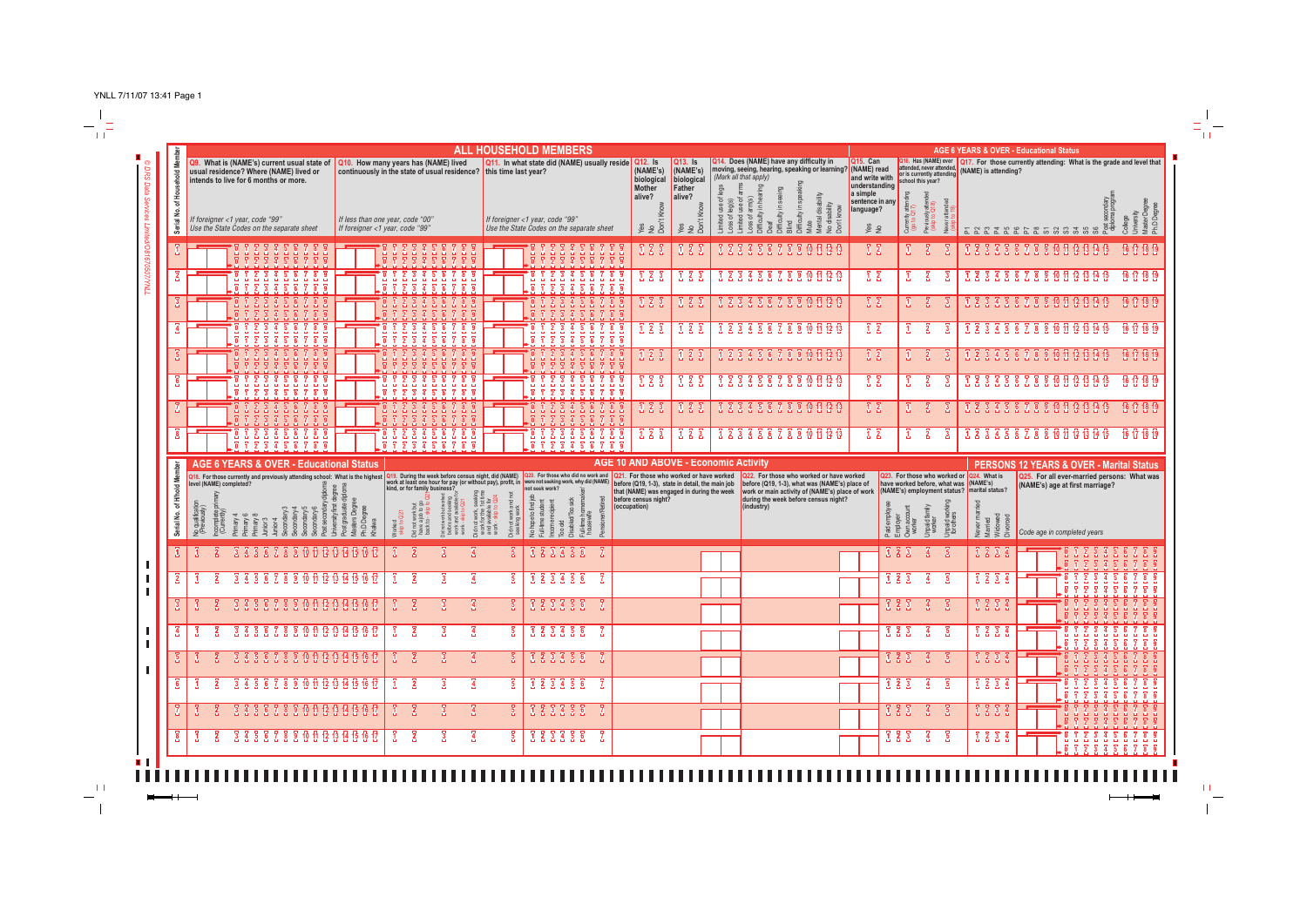AUXY 7/11/07 10:12 Page 1

 $\frac{1}{2}$